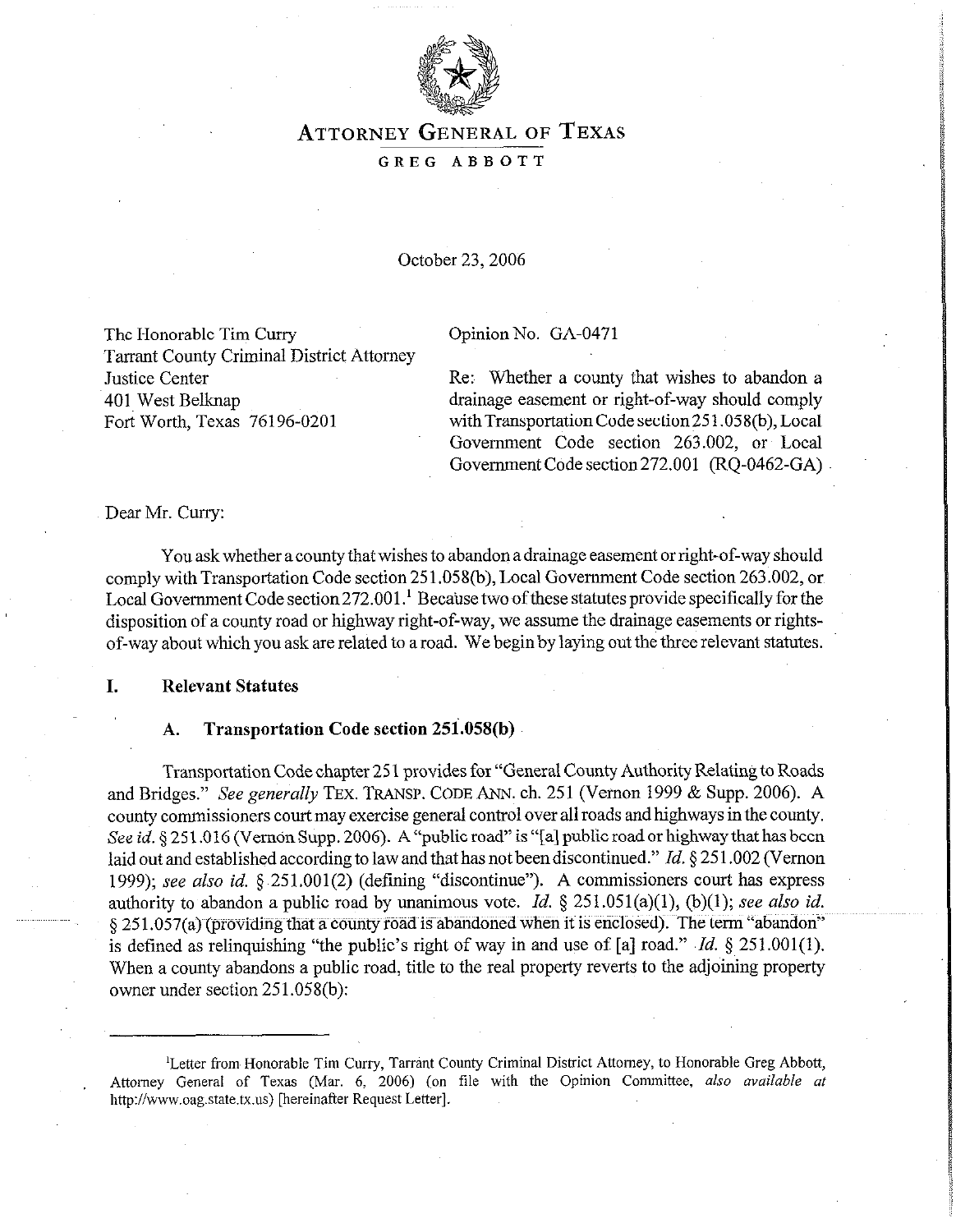Title to a public road or portion of a public road that is . . . abandoned  $\ldots$  to the center line of the road vests on the date the order is signed by the county judge in the owner of the property that abuts the portion of the road being...abandoned.... A copy of the order shall be filed in the deed records of the county and serves as the official instrument of conveyance from the county to the owner of the abutting property.

Id. § 251.058(b). In Attorney General Letter Opinion 94-053 this office construed section 251.058(b)'s statutory predecessor to "automatically vest[]" title to the abandoned road in the abutting property owner. Tex. Att'y Gen. LO-94-053, at 3-4.

### **B. Local Government Code section 263.002**

Local Government Code section 263.002 is within chapter 263, subchapter A, which provides generally for the sale or lease of real property by counties. See TEX. LOC. GOV'T CODE ANN. ch. 263, subch. A (Vernon 2005). Section 263.002 authorizes a county to sell or lease abandoned seawall or highway right-of-way property:

> If abandoned seawall or highway right-of-way property is no longer needed for such a purpose, the county may sell or lease the property only according to the following priorities:

> > (1) to an abutting or adjoining landowner;

(2) to the person who originally granted the right-ofway to the county or the grantor's heirs or assigns;

 $(3)$  exclusively for public use to the United States, this state, or a municipality within the municipal boundaries of which the property is located; or

(4) at public auction in accordance with Section 263.001.

 $~Id.$  § 263.002(a); see also id. § 263.001(a)–(b) (authorizing a commissioners court to sell or lease county-owned real property at a public auction, conducted after appropriate notice has been published in a newspaper). *But see Nueces County v. King*, 350 S.W.2d 385, 387–88 (Tex. Civ. App.—San Antonio 1961, writ ref<sup>o</sup>d) (finding unconstitutional portions of this statute according priority to certain persons). Before a commissioners court may sell or lease property to an abutting or adjoining landowner or the original grantor under section 263.002, the commissioners court must publish notice and appoint an appraiser to determine the property's fair market value and fair lease value. See TEX. LOC. GOV'T CODE ANN. § 263.002(c) (Vernon 2005); see also *id.* § 263.001(b) (requiring a commissioners court to publish notice of a'public auction to sell or lease county-owned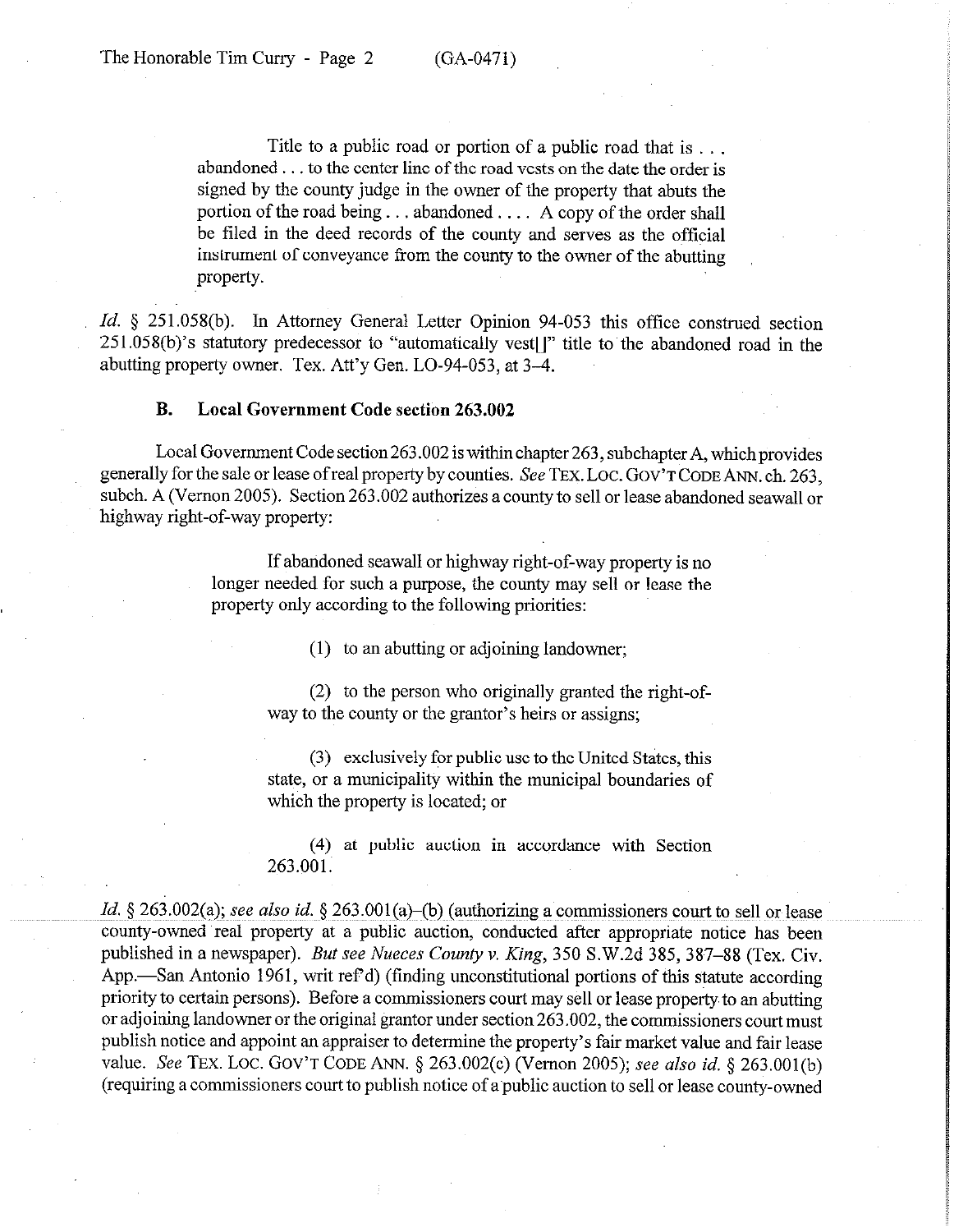real property in a newspaper). Then, before the county may accept an offer for the property, the commissioners court must determine that the offer is reasonable. *Id. 5* 263.002(d).

#### C. **Local Government Code section 272.001**

Finally, section 272.001(b) of the Local Government Code applies to the sale or exchange of certain types of real property:

> (1) narrow strips of land, or land that because of its shape, lack of access to public roads, or small area cannot be used independently under its current zoning or under applicable subdivision or other development control ordinances;

> > (2) streets or alleys, owned in fee or used by easement; [or]

(5) a real property interest conveyed to a governmental entity that has the power of eminent domain.

*Id.*  $\S$  272.001(b)(1)–(2), (5). A political subdivision, such as a county, may not sell or exchange these real property interests "for less than the fair market value  $\dots$  unless the conveyance, sale, or exchange is with one or more abutting property owners who own the underlying fee simple." *Id. §* 272.001(b); *see also Jones v. Jefferson County Drainage Dist. No. 6,* 139 S.W.2d 861,862 (Tex. Civ. App.—Beaumont 1940, writ ref'd) (referring to counties as political subdivisions of the state).

### **II. Analysis**

You are uncertain which of the three statutes applies in particular circumstances:

(1) When a county no longer needs a drainage easement, and the owner of the property underlying the drainage easement desires the county to issue a release of easement to clear title, is the drainage easement considered a "portion of a public road" witbin the meaning of section 251.058(b) of the Texas Transportation Code, such that title automatically vests in the underlying fee owner upon the date the order of abandonment is signed by the county judge?

(2) If the drainage easement is not considered a "portion of a public road" within the meaning of section 251.058(b), then must the county sell the interest in addition to formally abandoning it in order for title to pass to the underlying fee owner? If so, may the county sell the interest for less than fair market value to the underlying fee owner pursuant to section 272.001(b) of the Local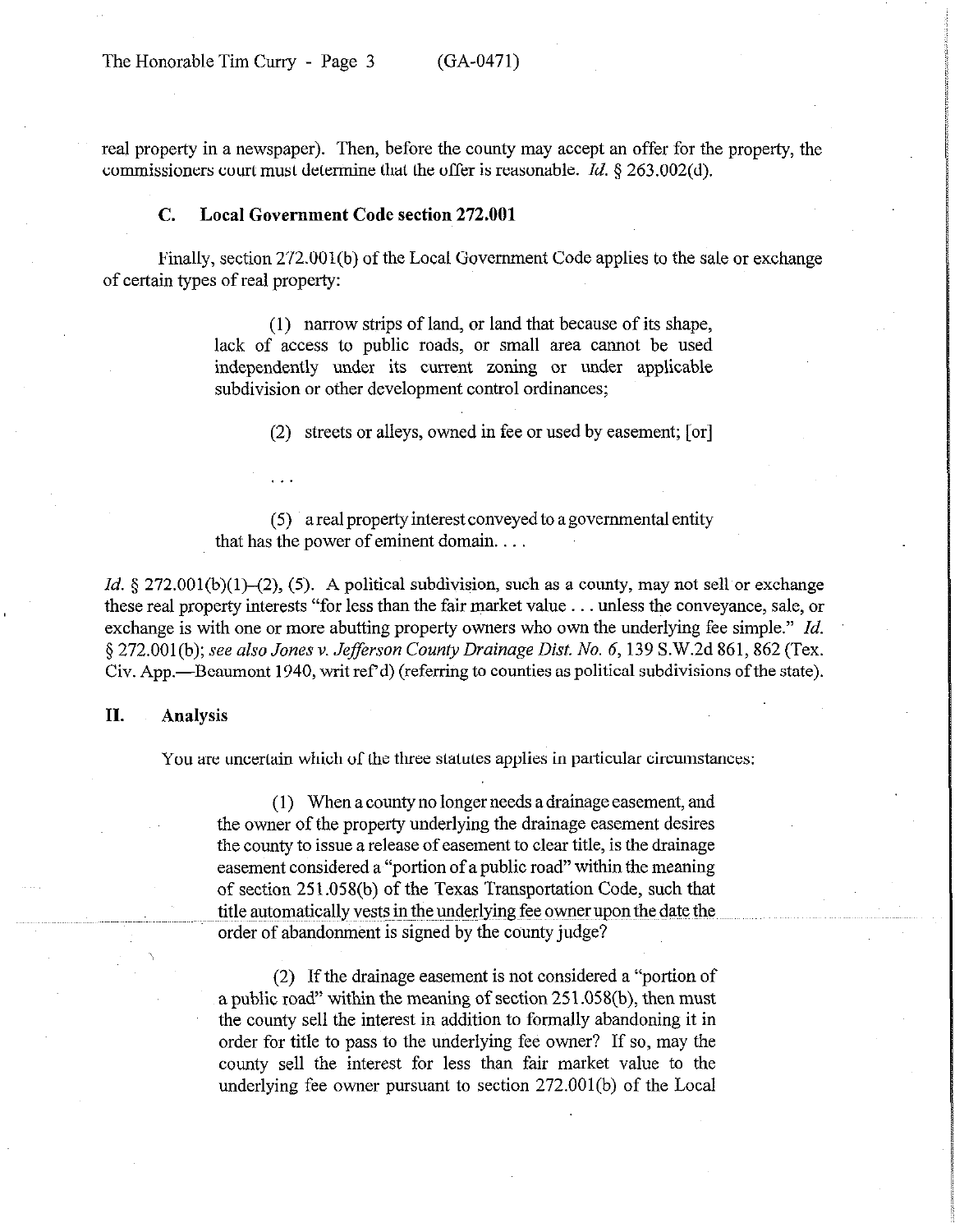Government Code, or must the county follow the notice, appraisal, and fair market value requirements of section 263.002(c) of the Local Government Code?

(3) If a county desires to abandon a right-of-way [in] which it owns an easement interest  $\dots$ , when must the county follow the notice, appraisal, and fair market value requirements of section 263.002 of the Local Government Code in order for title to pass rather than title passing automatically pursuant to section 251.058 of the Texas Transportation Code?

Request Letter, *supra* note 1, at  $1-2$ . We assume, because you expressly cite section 272.001(b), that the property may be classified as a real property interest conveyed to a county. Cf: TEX. **LOC. GOV'T**  CODE ANN. § 261.001(a) (Vernon 2005) (authorizing a county to "exercise the right of eminent domain to condemn and acquire land, an easement in land, or a right-of-way" in certain circumstances). And in responding to these questions, we note that a county commissioners court may exercise only those powers that the state constitution and statutes confer upon it, either explicitly or implicitly. See TEX. CONST. art. V, § 18(b) (providing that a county commissioners court "shall exercise such powers and jurisdiction over all county business, as is conferred by this Constitution and the laws of the State"); City of San Antonio v. City of Boerne, 111 S.W.3d 22, 28 (Tex. 2003).

### **A. First question**

Your first question, whether a drainage easement is a portion of a public road of which a county automatically divests itself in accordance with section 251.058 of the Transportation Code, suggests that if the easement is within that section, neither section 263.002 nor section 272.001 of the Local Government Code applies. This suggestion is based on a 1994 attorney general letter opinion, 94-053, which concluded that, as between these three statutes, section 251.058 prevails with respect to the disposition of an abandoned county public road. See Request Letter, *supra* note 1, at 5; Tex. Att'y Gen. LO-94-053, at 4. We consider this question in two parts: first, whether the drainage easement is a "public road or portion of a public road" for purposes of section 251.058(b); and second, assuming that the first issue is answered affirmatively, whether section 251.058(b) applies rather than either of the other Local Government Code provisions. We reexamine Letter Opinion 94-053 in the second part

## **1. Whether the phrase "public road or portion of a public road" in Transportation Code section 251.058(b) encompasses drainage easements**

Transportation Code section 251.058(b) expressly refers to a "public road or portion of a public road" and does not expressly refer to a drainage easement. **TEX. TRANSP. CODE ANN.**  5 25 1.058(b) (Vernon 1999). Chapter 25 l's description of a public road is not helpful in resolving this issue, defining a public road circularly as "[a] public road  $\ldots$  that has been laid out and established according to law and that has not been discontinued." *Id. 8 251.002.* Texas case law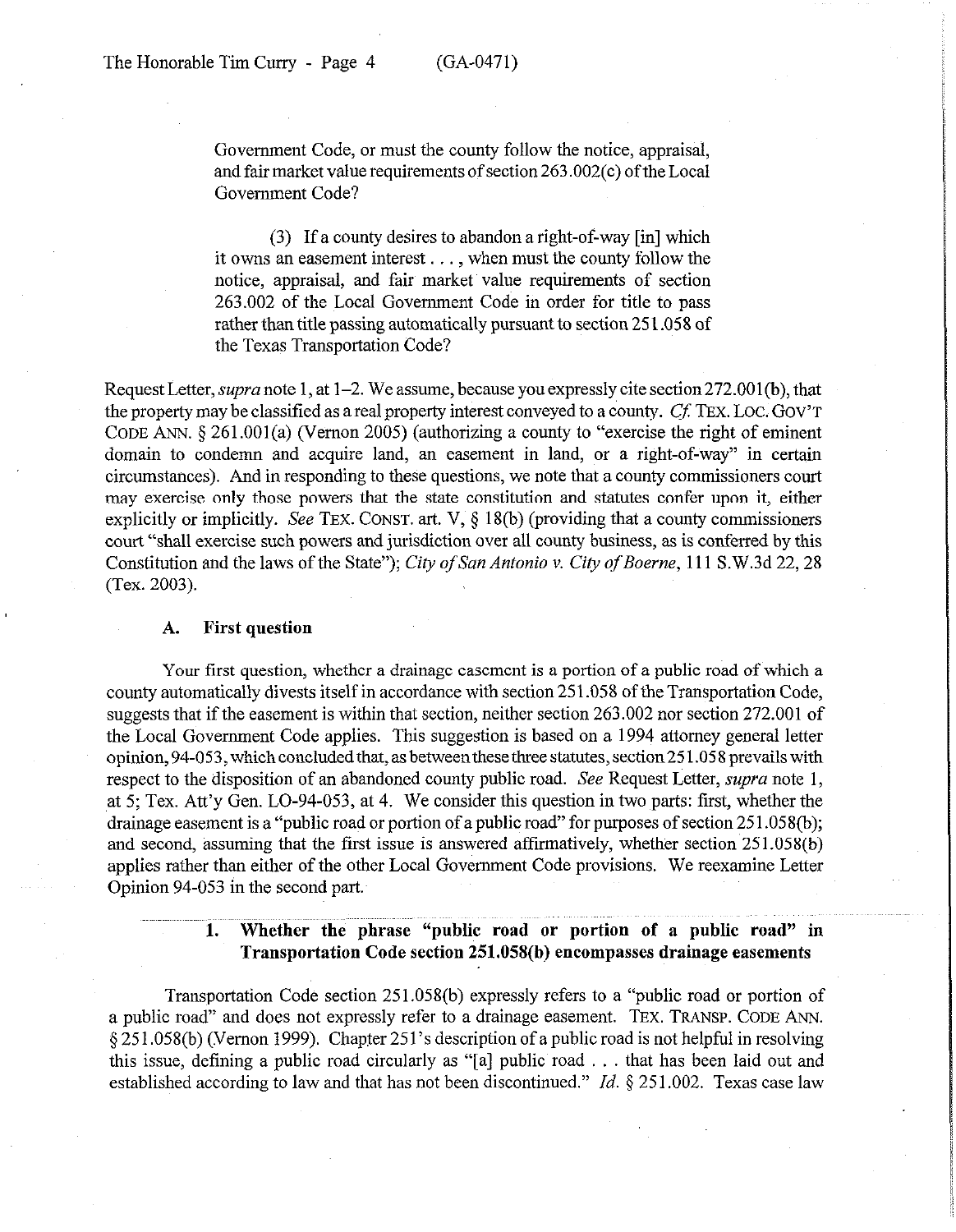recognizes that a public road may incorporate more than a roadbed and that the grant of a right-ofway for roadway purposes "includes the attendant public purposes of transportation of persons and property, communication, and travel." *Harlingen Irrigation Dist. v. Caprock Commc 'ns Corp., 49*  S.W.3d 520, 527 (Tex. App.—Corpus Christi 2001, pet. denied). Roads thus encompass "the use of the subsurface for sewers, pipelines and other methods of transmission and communication that serve the public interest." *Hill Farm, Inc. v. Hill County,* 436 S.W.2d 320, 323 (Tex. 1969); see also *Grimes Y. Corpus Christi Transmission* Co., 829 S.W.2d 335,337 (Tex. App.-Corpus Christi 1992, writ denied) ("Easements in [county roads] remain broad enough to allow [a county] to do the activities normally incident to maintaining those [roads]: laying sewer, gas and water pipelines.").

Courts appear to determine on a case-by-case basis whether a drainage easement serves a public road purpose and is therefore within a public road. *Compare Harris County Flood Control Dist. v. Shell Pipe Line Corp., 591* S.W.2d *798,799 (Tex.* 1979), *with Boucher v. Tex. Tpk. Auth.,*  317 S.W.2d 594, 597-98 (Tex. Civ. App.-Texarkana 1958, no writ) (quoting *State v. Hale, 146*  S.W.2d 731, 736 (Tex. 1941)). For example, the Texas Supreme Court determined in 1979 that enlarging a drainage ditch, located in a public road right-of-way but perpendicular to the roadbed, to serve drainage district purposes "is not a public purpose for which the road was dedicated." *Harris County Flood Control Dist.,* 591 S.W.2d at 799. The Court rejected the flood control district's claims that the ditch served a road and street purpose and that the ditch "is a mode of transportation in that it carries storm water runoff." *Id.* By contrast, in 1958 the Texarkana court of civil appeals approved the Texas Turnpike Authority's condemnation of perpetual drainage easements under a statute prohibiting the Turnpike Authority from condemning "any land except such as will be necessary for road and right-of-way purposes."~ *Boucher,* 3 17 S.W.2d at 596 (quoting former article 6674v, § 8, Revised Civil Statutes), *id.* at 598. The court stated that, at least in the case of the drainage easements the Turnpike Authority was seeking to condemn, "[dlrainage of surface waters affecting a road and right[-]of[-]way whether the flow of water be onto, alongside[,] or off ofthe project is not a secondary consideration in its construction[,] and provisions for efficient drainage is not additional to the normal, ordinary and usual uses to which land is put in road construction." *Id.* at 597. The court further cited the "drainage principle," previously articulated by the Texas Supreme Court in 1941 in a case that recognized the government's power to create "a servitude  $\ldots$  on land not actually taken or occupied by [a] public highway, for the purpose of carrying off the water, the natural flow of which is changed or diverted by the construction of such highway." *Id.* at 598 (quoting *Hale,* 146 S.W.2d at 736).

It appears, therefore, that whether a particular drainage easement is part of a public road and subject to section  $251.058(a)$  of the Transportation Code depends on the purpose the easement serves. Under the "drainage principle," a drainage easement that serves the purpose of carrying water, "the natural flow of which is changed or diverted by the construction of" the road, should be 'considered part ofthe bundle ofrights the county acquires when it obtains a public road. *Id.* (quoting *Hale,* 146 S.W.2d at 736); see *also* **TEX. TRANSP. CODE** ANN. 8 254.005(a)-(b) (Vernon 1999) (authorizing a commissioners court to construct ditches "on.or within the exterior lines of a public road ... [with] the capacity to carry off into a natural waterway all surface water reasonably adjacent that may collect in the ditch from natural causes"). On the other hand, a drainage easement that serves other purposes is not part of the public road. Whether in any particular case a drainage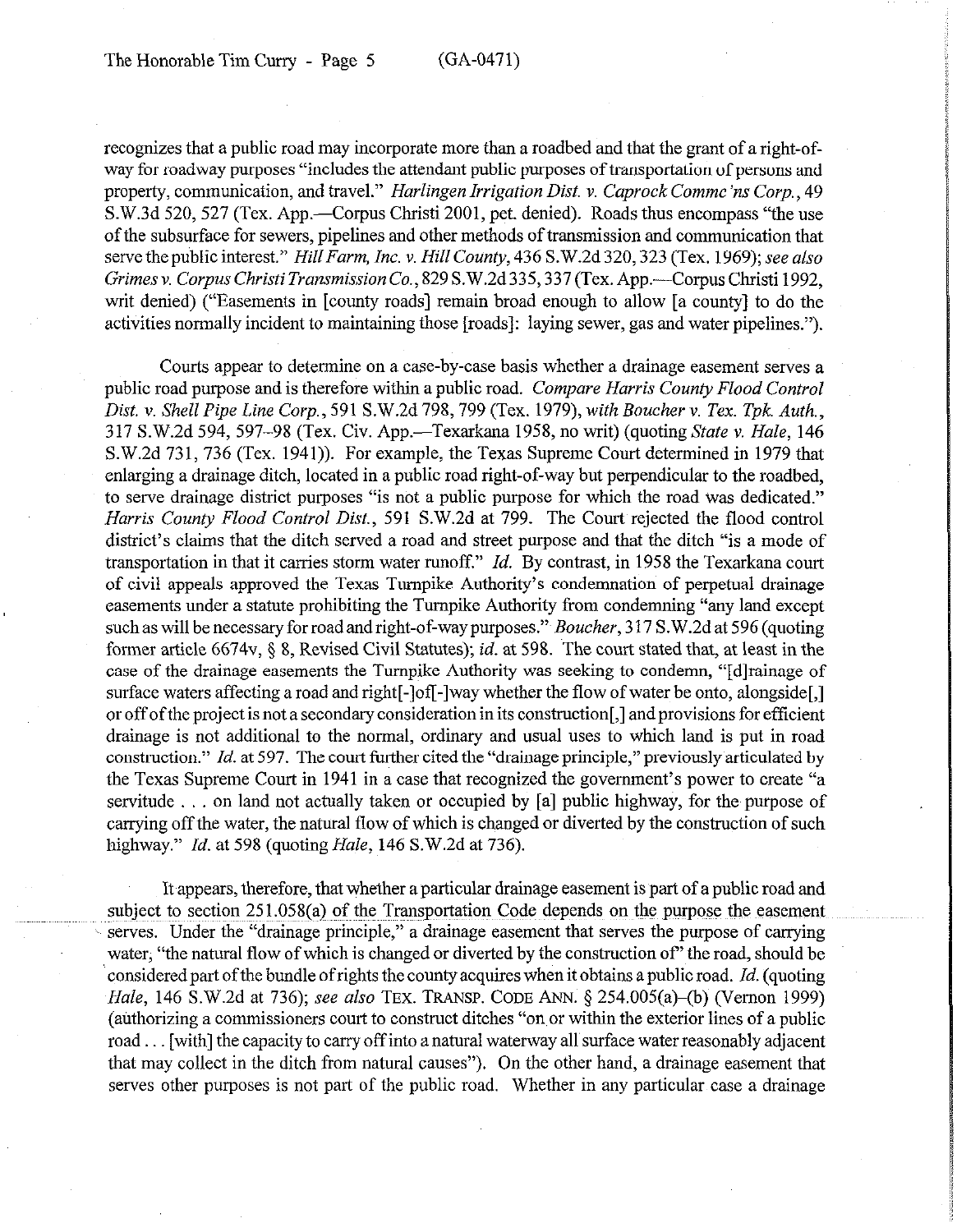easement is part of *a* public road for purposes of section 25 1.058(b) is a question of fact that cannot be resolved in the opinion process. See also Tex. Att'y Gen. Op. No. GA-0156 (2004) at 10 (stating that fact questions cannot be answered in the opinion process). Rather, the county commissioners court must determine the issue in the first instance.

# **2. Whether Transportation Code section 251.058 applies to a drainage easement rather than Local Government Code section 263.002 or272.001; reexamining Letter Opinion 94-053**

While you believe Transportation Code section 251.058(b) prevails over the other two statutes with respect to the disposition of an abandoned "public road" as Letter Opinion 94-053 concludes, you request clarification of the letter opinion's observation that section 263.002 of the Local Government Code applies only to "highways." See Tex. Att'y Gen. LO-94-053, at 4; Request Letter, *supra* note 1, at 5–6. We thus reexamine the letter opinion here.

In the letter opinion, a county proposed to abandon a county public road. Tex. Att'y Gen. LO-94-053, at 3; see TEX. TRANSP. CODE ANN. § 251.051(b)(1) (Vernon 1999). Under the opinion, once the commissioners court unanimously voted to do so, "title to the portion of the road that abuts an owner's property, to the center line of the road, automatically vests in that owner" under Transportation Code section 25 1.058(b). Tex. Att'y Gen. LO-94-053, at 3-4; see also **TEX. TRANSP. CODE** ANN. § 251.058(b) (Vernon 1999). The county asked, however, whether either Local Government Code chapter 263 or 272 provides the county with a right to receive,compensation from the abutting property owner. See Tex. Att'y Gen. LO-94-053, at 4. The opinion notes that section 263.002 did not appear to apply because it specifically provides for the sale of highway property and that the county roads at issue were not "highways for purposes of section 263.002." *Id.* at 4 n.4. And the opinion concludes that neither section 263.002 nor section 272.001 applies because section 251.058 "does not authorize a county to sell its interest in an abandoned road to an abutting land owner." *Id.* at 4. The conclusion appears to be based on a finding that section 251.058 controls as the more specific provision relating to abandoned county public roads. See *id.; see also* **TEX. GOV'T CODE** ANN. 5 3 11.026(b) (Vernon 2005) (stating that a special or local provision prevails over an irreconcilable general provision).

The letter opinion is incorrect insofar as it suggests that the term "highway" in Local Government Code section 263.002 is different from a public road that is subject to Transportation Code section 251.058(b). See Tex. Att'y Gen. LO-94-053, at 4 n.4. The term "highway right-ofway" used in section 263.002 is broad enough to encompass a county public road. See Request Letter, *supra* note 1, at 5-6. Although we find no statute, case law, or attorney general opinion that specifically construes the term "highway" for purposes of section 263.002 or its statutory predecessor, the term is "generally. . held to mean 'a way open to all the people without distinction for passage and repassage at their pleasure."" *S.W. Greyhound Lines, Inc. v. R.R. Comm'n.* 147 S.W.2d 318, 320 (Tex. Civ. App.—Austin 1940, no writ) (quoting 29 C.J. p. 364); see also TEX. GOV'T CODE ANN. § 311.011(a) (Vernon 2005) (directing a court to construe statutory words "according to  $\ldots$  common usage"). And construing section 545.301 of the Transportation Code (which prohibits a motor-vehicle operator from leaving a vehicle "on the main traveled part of a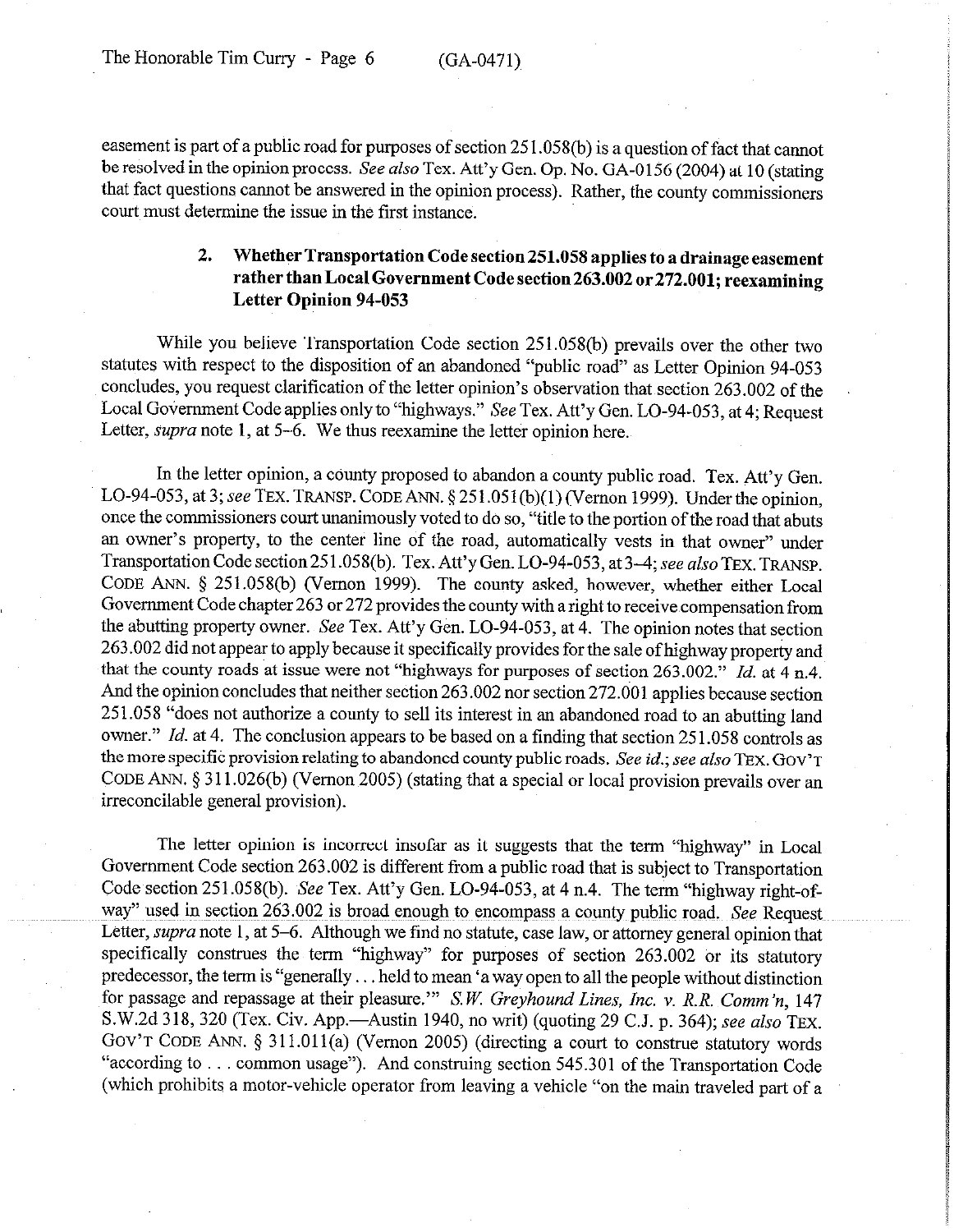highway") in 1998, the Houston court of appeals indicated that the term "highway" does not exclude a county road unless relevant case law or statutes expressly exclude county public roads. See Tex. *Dep't ofPub. Saftyv. Guajardo, 970* S.W.2d 602,606-07(Tex. App.-Houston [14th Dist.] 1998, no pet.). We find no indication in section 263.002's plain language or in its legislative history suggesting that the legislature intended to exclude county public roads from the term "highway." The provision pertaining to abandoned right-of-way property was adopted in 1953 and originally read "Provided, however, that where abandoned right-of-way property is no longer needed for *highway or roadpurposes* and the county decides to sell said right-of-way property, it shall be sold with the following priorities...." Act of May 5, 1953, 53d Leg., R.S., ch. 133,  $\S$  1, 1953 Tex. Gen. Laws 447, 447 (emphasis added); cf. Act of June 27, 1949, 51st Leg., R.S., ch. 485, § 1, 1949 Tex. Gen. Laws 904, 904-05 (aniending the predecessor of section 263.002 but not containing the proviso). The phrase "highway or road," which would definitely include a county public road, was shortened to "highway" in 1973, when the legislature also amended the provision to insert references to a seawall. See Act of May 28, 1973, 63d Leg., R.S., ch. 499, § 1, 1973 Tex. Gen. Laws 1329, 1329-30. Written materials in the 1973 bill file do not indicate the legislature's intention in shortening the phrase "highway or road" to "highway." See HOUSE COMM. ON INTERGOVERNMENTAL AFFAIRS, BILL ANALYSIS, Tex. H.B. 1455,63d Leg., R.S. (1973). Because we find no clear evidence of a legislative intent to exclude county public roads from the term "highway," section 263.002 on its face applies to abandoned county public roads. See TEX. GOV'T CODE ANN.  $\S 311.011(a)$  (Vernon 2005) (directing a reader to construe statutory words consistently with common usage); *Greyhound Lines, Inc.*, 147 S.W.2d at 320 (quoting 29 C.J. p. 364) (defining the term "highway").

For the reasons given in section 1I.A. 1 of this opinion, we believe the term "highway right-ofway" encompasses a drainage easement that serves the "attendant public purposes of transportation of persons and property, communication, and travel," as well as a drainage easement that carries water for road-related purposes. *Harlingen Irrigation Dist.*, 49 S.W.3d at 527; see Boucher, 317 S.W.2d at 598 (quoting *Hale,* 146 S.W.2d at 736). Thus, contrary to Letter Opinion 94-053, we conclude that section 263.002 appears to apply to the disposition of county public roads and their affiliated drainage easements (if the commissioners court has made the appropriate factual determinations).

Having determined that the term "highway right-of-way" in section 263.002 facially applies to public roads to which section 251.058 of the Transportation Code also applies, and assuming that the commissioners court has determined that the drainage easement is part of the public road, we must consider whether Letter Opinion 94-053 correctly determines that Transportation Code section 251.058 prevails over Local Government Code sections 263.002 and 272.001.

First, we compare sections 263.002 and 272.001 of the Local Government Code. This office, using a general-specific analysis, determined in 1969 that, as between the statutory predecessors of these two statutes, the statutory predecessor of section 263.002 prevailed. See Tex. Att'y Gen. Op. ~No. M-524 (1969) at 3-4. The opinion pointed out that section 272.001 "is a general law [that] pertains to the *sale* of land by *all political subdivisions of the State." Id.* at 3. Chapter 263, by contrast, is a special law that pertains to the sale or lease of property by counties only. See *id.*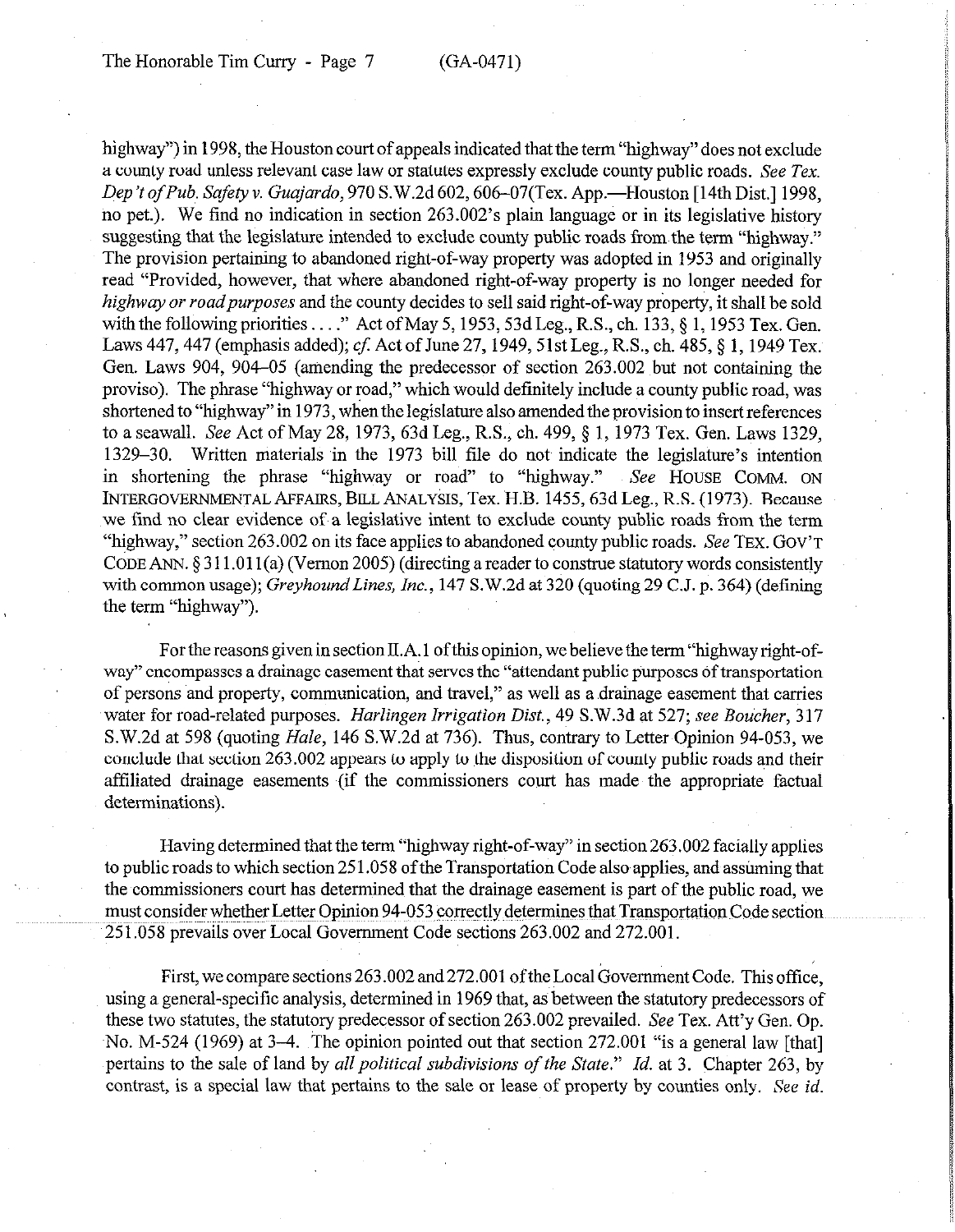Accordingly, the opinion determined that chapter 263 operates as an exception to the general requirements of section  $272.001$ <sup>2</sup> *Id.* at 3–4.

Next, we compare Transportation Code section 251.058 with Local Government Code section 272.001. Applying the statutory analysis employed in the 1969 opinion, we believe that Transportation Code section 251.058(b), which pertains specifically to abandoned public roads, operates as an exception to section 272.001.

We are left, then, to determine whether Transportation Code section 251.058 prevails over Local Government Code section 263.002. The general versus specific analysis employed in the 1969 opinion is not helpful in resolving whether section  $251.058(b)$  prevails over section  $263.002$  because both statutes apply to the disposition of abandoned county public roads. But "if statutes  $\dots$  are irreconcilable, the statute latest in date of enactment prevails." TEX. GOV'T CODE ANN. 5 3 11.025(a) (Vernon 2005).

We have determined in this opinion that section 263.002 of the Local Government Code applies to the same roads that are subject to Transportation Code section 251.058 and other provisions of chapter 251. See suprapp. 6-7. Additionally, to be applicable, both section 263.002 and section 251.058 require that public roads be abandoned. See TEX. LOC. GOV'T CODE ANN. § 263.002(a) (Vernon 2005); TEX. TRANSP. CODE ANN. § 251.058(b) (Vernon 1999); see also TEX. TRANSP. CODE ANN.  $\S\S 251.002; .051(a)(1), (b)(1)$  (Vernon 1999) (defining the term "public road" and setting out a commissioners court's general authority to open and close public roads). Under section 251.058(b) of the Transportation Code, once a county abandons a public road or portion of a public road, title automatically vests in the abutting property owners on the date the commissioners court signs the appropriate order, which procedure directly conflicts with the county's ability to sell the property in accordance with Local Government Code section 263.002(a). *Compare* TEX. TRANSP. CODE ANN. § 251.058(b) (Vernon 1999), *with* TEX. LOC. GOV'T CODE ANN. § 263.002(b) (Vernon 2005). Thus, for county easements that are public roads or portions thereof, Transportation Code section 251.058 and Local Government Code section 263.002 are irreconcilable. Cf. Tex. Att'y Gen. Op. No. GA-0411 (2006) at 2 (stating that statutes conflict irreconcilably if "it is impossible to comply with both provisions at the same time") (quoting Tex. Att'y Gen. Op. No. GA-0369 (2005) at 4).

Having found the two statutes irreconcilable, we look at the dates of enactment of each. The statutory predecessor to Transportation Code section 251.058 was adopted in 1989. See Act of May 25, 1989, 71st Leg., R.S., ch. 428, § 2, 1989 Tex. Gen. Laws 1574, 1574-75. The first reference to "highway or road purposes" in Local Government Code section 263.002's statutory predecessor was inserted in 1953. See Act of May 5, 1953, 53d Leg., R.S., ch. 133, § 1, 1953 Tex. Gen. Laws 447, 447. The phrase "highway right-of-way" was adopted in 1973. See Act of May 28,1973,63d Leg.,

<sup>2</sup>Attomey General Opinion M-524 was issued within months of section 272.001's original adoption. Its construction has not been overruled by a court or by a subsequent opinion ofthis office, and the legislature has not acted to supersede it. The opinion's construction may, therefore, be considered a "contemporaneous construction" that "is worthy of serious consideration as an aid to interpretation, particularly where such construction has been sanctioned by long acquiescence." *Sfanfordv. Butler,* 181 S.W.2d 269,273 (Tex. 1944) (quoting 39 **TEX.** JUR. 5 125).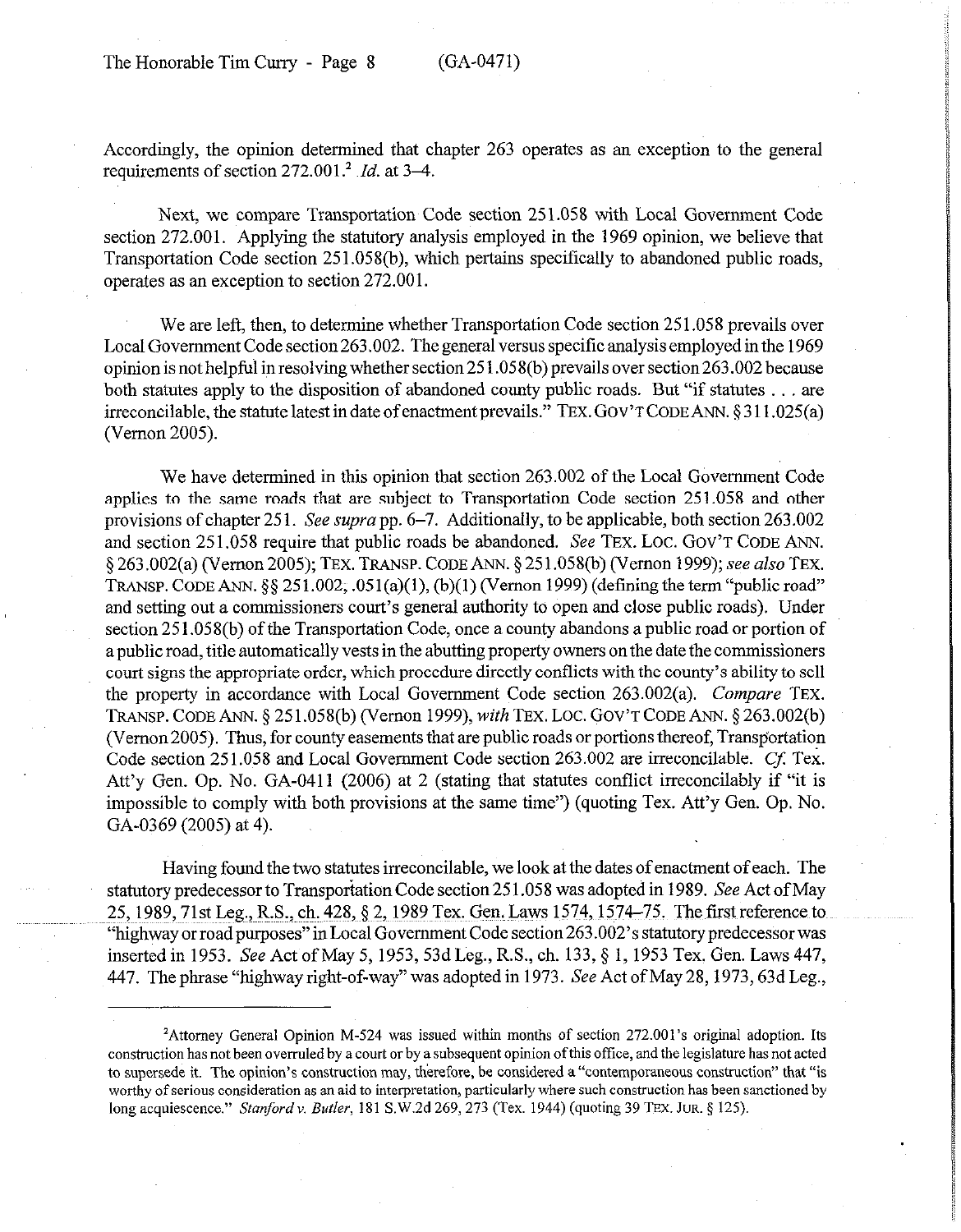R.S., ch. 499, 8 1, 1973 Tex. Gen. Laws 1329, 1329-30. Section 251.058 of the Transportation Code, being the later enacted statute, thus prevails over section 263.002 of the Local Government Code.

In sum, to answer your first question, we conclude, assuming that the commissioners court has determined that the easement is included in the road, that title to the easement vests automatically upon abandonment in the abutting landowner in accordance with section 251.058(b) of the Transportation Code.

### **B. Second question**

You next ask whether, if section 25 1.058(b) does not apply, the county must sell its interest in the drainage easement under either section 263.002(c) or section 272.001(b) of the Local Government Code "in addition to formally abandoning" the drainage easement. Request Letter, supra note 1, at 2. Section 251.058(b) would not apply if the drainage easement is determined not to be part of the public road. For fhe same reasons that the easement would not be part of the public road, it would not be part of a highway right-of-way that is subject to section 263.002 of the Local Government Code. In that event, the commissioners court would dispose of the easement under section 272.001 of the Local Government Code unless the county determines that a statute we have not considered here applies.

### **C. Third question**

You ask finally whether a county that "desires to abandon a right-of-way to which it owns an easement interest  $[1 \dots$  must $\dots$  follow the notice, appraisal, and fair market value requirements of section 263.002 of the Local Government Code . . . rather than title passing automatically" under section 25 1.058 of the Transportation Code. *Id.* Because you specifically refer in this question to a right-of-way in which the county "owns an easement interest," we assume you use the term to refer generally to a right to access or pass over a tract of land.) See *id.; see also Tex. Elec. Ry. Co. v. Neale*,  $252$  S.W.2d 451, 454 (Tex. 1952) (noting that "[t]he term 'right of way'  $\ldots$  sometimes is used to describe a right belonging to a party  $[$  to pass $] \ldots$  over any tract; and it is also used to describe that strip of land" on which a roadbed is constructed); *accord Lakeside Launches, Inc. v. Austin* Yacht *Club, Inc., 750* S.W.2d868,871 (Tex. App.-Austin 1988,writdenied). Also, because you do not refer to the right-of-way as a drainage easement, it does not appear that your third question relates to a drainage easement. See Request Letter, *supra* **note 1,** at 2.

The analysis we have already provided regarding whether a public road encompasses a drainage easement applies to the question of whether a right-of-way is "public road or portion of a public road" subject to disposition under section25 1.058(b) of the Transportation Code. A right-ofway that serves the public purposes of transporting persons and property, communication, and travel must be disposed of in accordance with section 251.058(b), not section 263.002 of the Local

<sup>&</sup>lt;sup>3</sup>We do not consider whether section 263.002 of the Local Government Code applies to an abandoned seawall or to a highway that the county owns in fee simple.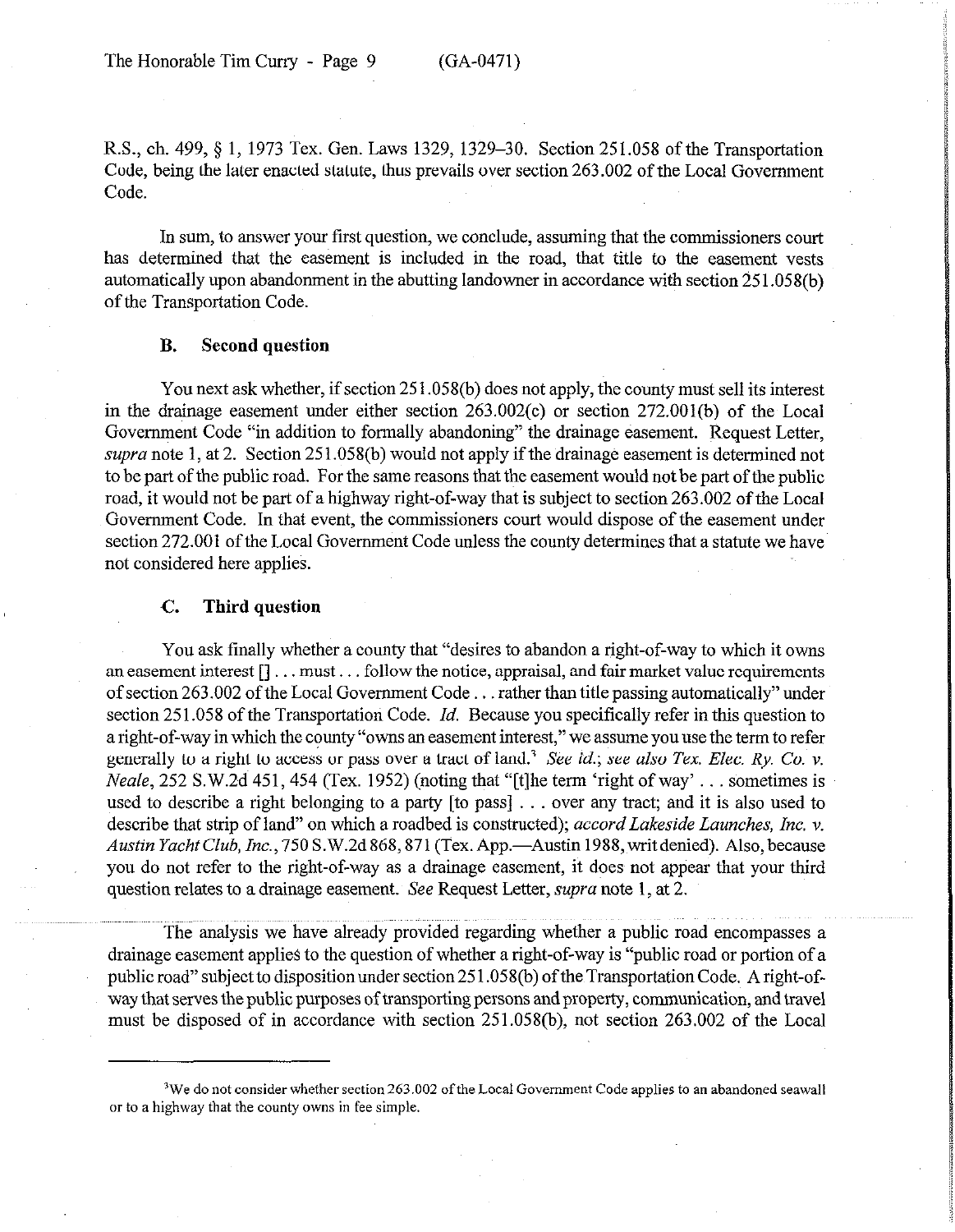Government Code. You do not inform us whether this right-of-way serves the public purposes of transportation of persons and property, communication, and travel, and this office, because it cannot resolve fact questions, cannot determine whether a particular right-of-way serves an appropriate public purpose. See Tex. Att'y Gen. Op. No. GA-0334 (2005) at 1. If the right-of-way does not serve the purposes of transportation, communication, and travel, it must be disposed of in accordance with section 272.001 unless the county finds that a statute not considered here applies.